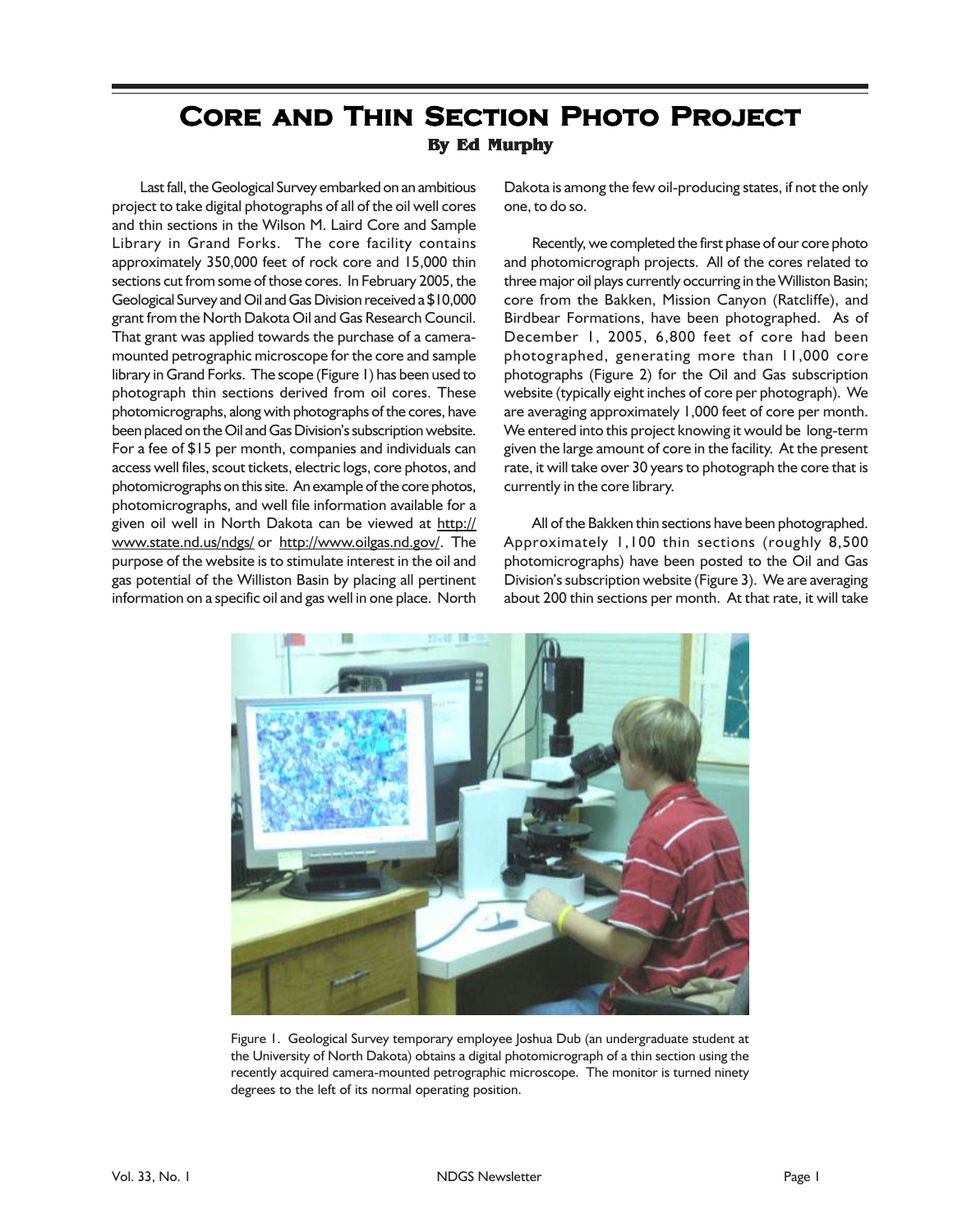

Figure 2. An example of a window that is visible when observing core photographs on the Oil and Gas subscription website. All core photos for a given well are placed in stratigraphic order along the left column where they can be scrolled through and a section of the core highlighted to generate the close-up photo of core in the window on the right. This is a photograph of a core of (bioturbated) burrowed sandstone from the Deadwood Formation (Cambrian\Ordovician). The core is from a depth of 10,342 feet, in the William Steckler well no. 1 (NDIC permit no. 7020), Grant County, North Dakota.



Figure 3. An example of a window that is visible when observing photomicrographs on the Oil and Gas subscription website. Approximately 80% of the thin section is displayed in the four quadrants. Each quadrant is photographed under plane and polarized light and the view can be changed by scrolling over the photographs. The area within the highlighted box will expand to fill the entire screen with the click of a mouse. These photomicrographs were taken at a power of 4x. This is a thin section of core from the Bakken Formation at a depth of 8,650 feet in the Dobrinski well no. 18-44 (NDIC permit no. 8177), Ward County, North Dakota.